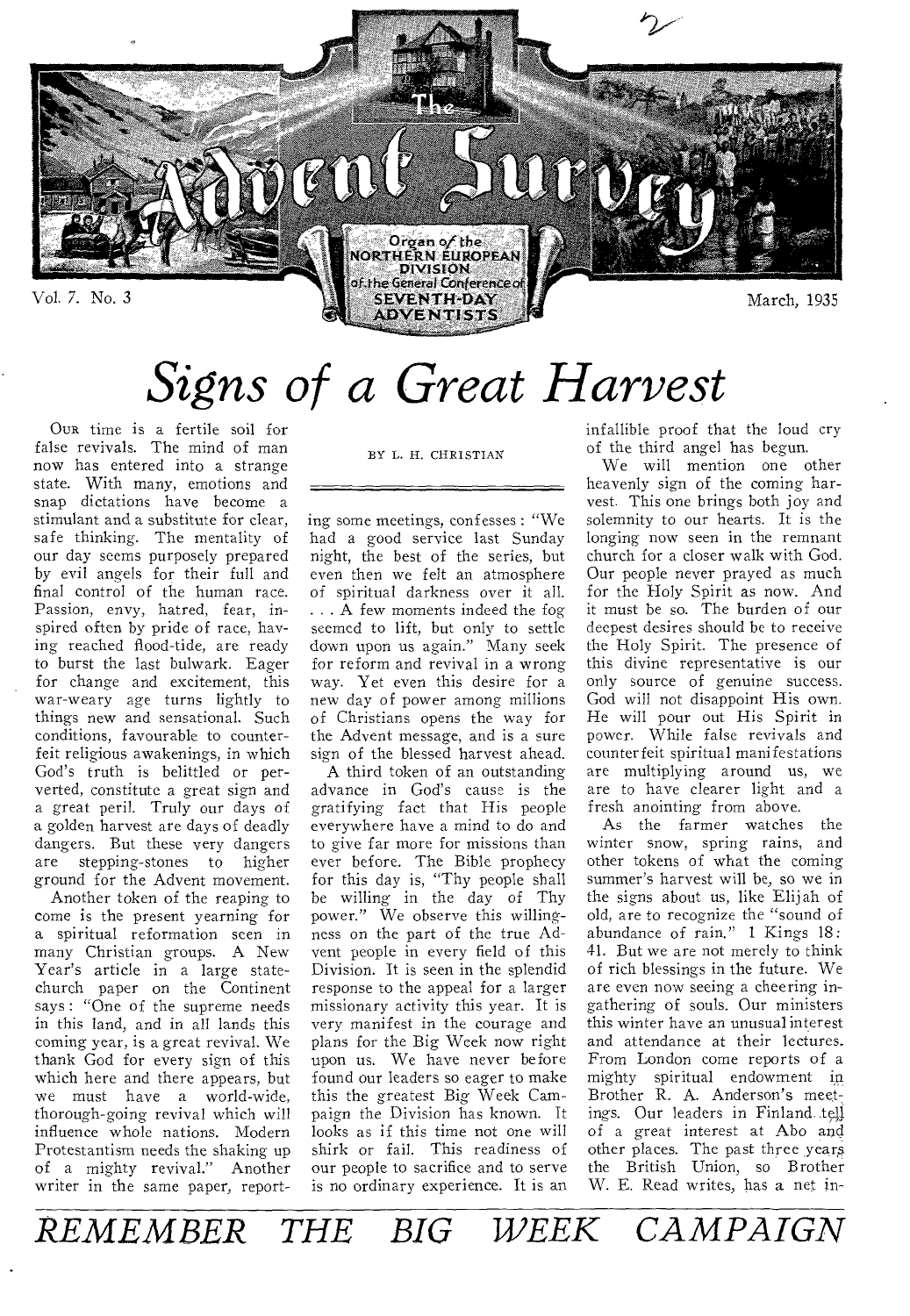crease of 452 members, the largest for any three-year period in that Union. We have just attended the annual meetings of the Nordic Unions. Our membership in those lands is now 11,063—a very gratifying growth over previous years. We appeal to all our believers to pray earnestly that this year may bring us an abundant harvest in spiritual victories and in precious souls won to Christ.

# *The Publishing Department*

### BY J. J. STRAHLE

THE circulation of our literature is one of the most vital questions that can engage the attention of this denomination. It is through this agency, we are told, that the work of that other angel who comes down from heaven with great power, and who lightens the earth with his glory, is to be largely achieved. Our truth-filled literature ought to be regarded as one of the most valuable resources in the world to-day.

#### PROGRESS IN LITERATURE SALES

In our Division we have fifteen publishing houses, 109 employees, 27 periodicals, and we print in 24 languages. We have just received tracts, pamphlets, and leaflets from our printing plant in Liberia published in the Basa language. We are also glad to report that the Gold Coast has made a beginning in having literature printed for their field. The first subscription book was recently printed in the Twi language for sale among the Ashanti and the Coast people.

The literature sales from January to October, 1934, amounted to \$192,069. In comparison with the same period a year ago we showed a gain of \$4,800.40. In analysing the literature sales report, it was interesting to note that where the fields were able to maintain the same, number of colporteurs as the year before the literature sales increased. The outstanding lesson to be observed is, that in one field the literature sales increased approximately \$1,000 for each additional recruit secured for the colporteur work. Hence our great need is to secure more recruits for the colporteur work.

### HOW IS IT POSSIBLE TO SELL SO MUCH LITERATURE?

Some have asked the question,

How is it that we can keep up our literature sales year after year? Others are surprised that it is possible to place so many religious books in the homes of the people. There is not a great demand on the part of the public for the general run of religious books, but there is an earnest desire on the part of many people to know the meaning of the startling events that are now taking place throughout the world. The answer is found in our message-filled books and magazines. We truly ought to be grateful for the wonderful literature the Lord has given us as a people.

When the God-fearing colporteur makes known to the prospect that he has a book which explains the questionings in his mind, the prospect's interest is aroused and desires to secure that which holds out comfort and peace to the troubled heart.

#### UNUSUAL EXPERIENCES

Just recently a young man who desired to join our church came late one night to the home of one of our evangelists. The minister asked the young man if he knew to whom he was speaking. The young man answered by saying, "I have read a book that has brought the light of truth to my heart. I am already keeping the Sabbath of the Lord and am anxious to join God's people."

One of our colporteurs in Poland, while working in a town, was spied out as a sectarian, and the priest stirred up the people to get rid of him. The colporteur observed that men and women were arming themselves with guns, pitchforks, and scythes. Our colporteur went about his work as though nothing out of the ordinary was taking place, but sent up

a silent prayer to God. Just then as he looked to the shore of the river near by, he saw a man beckoning him to come. Our brother walked over to the place and stepped into a boat and was rowed across the river to safety. Our brother, referring to his experience, said : "Truly an angel hath delivered me !" Later on the colporteur met the leaders who had planned to rid him from their town. They apologized and begged for forgiveness. They mentioned that they had planned to lay him cold, which means death. They now said : "The books you brought us have helped us to be better men. We now believe God sent you as His messenger for which we are very grateful." Several in this place are now keeping God's commandments.

#### FROM THE MISSION FIELDS

Field missionary secretaries of the mission fields have passed on to us most interesting experiences. Interests have sprung up in various places through the reading of our literature. A leading chief who had been greatly prejudiced against our work became a friend after having read one of our books. He is now calling for us to work for his people. We are expecting a great increase in the circulation of our literature in the mission fields inasmuch as new books are being published in several language areas. Some of the missionaries have written saying that when the publishing work is well organized it will enable them to get into touch with millions who otherwise they would not be able to reach.

### A WORD OF APPRECIATION

For the splendid work of our faithful colporteurs we are indeed grateful. We count it a privilege to work with such a fine body of men and women of the literature ministry. Our colporteurs are stationed from Hammerfest, the northernmost city of the world, to far south of the Equator.

Nearly every day the post brings messages of courage and cheer from our evangelists of the literature ministry. Reports of Bible readings given, persons interested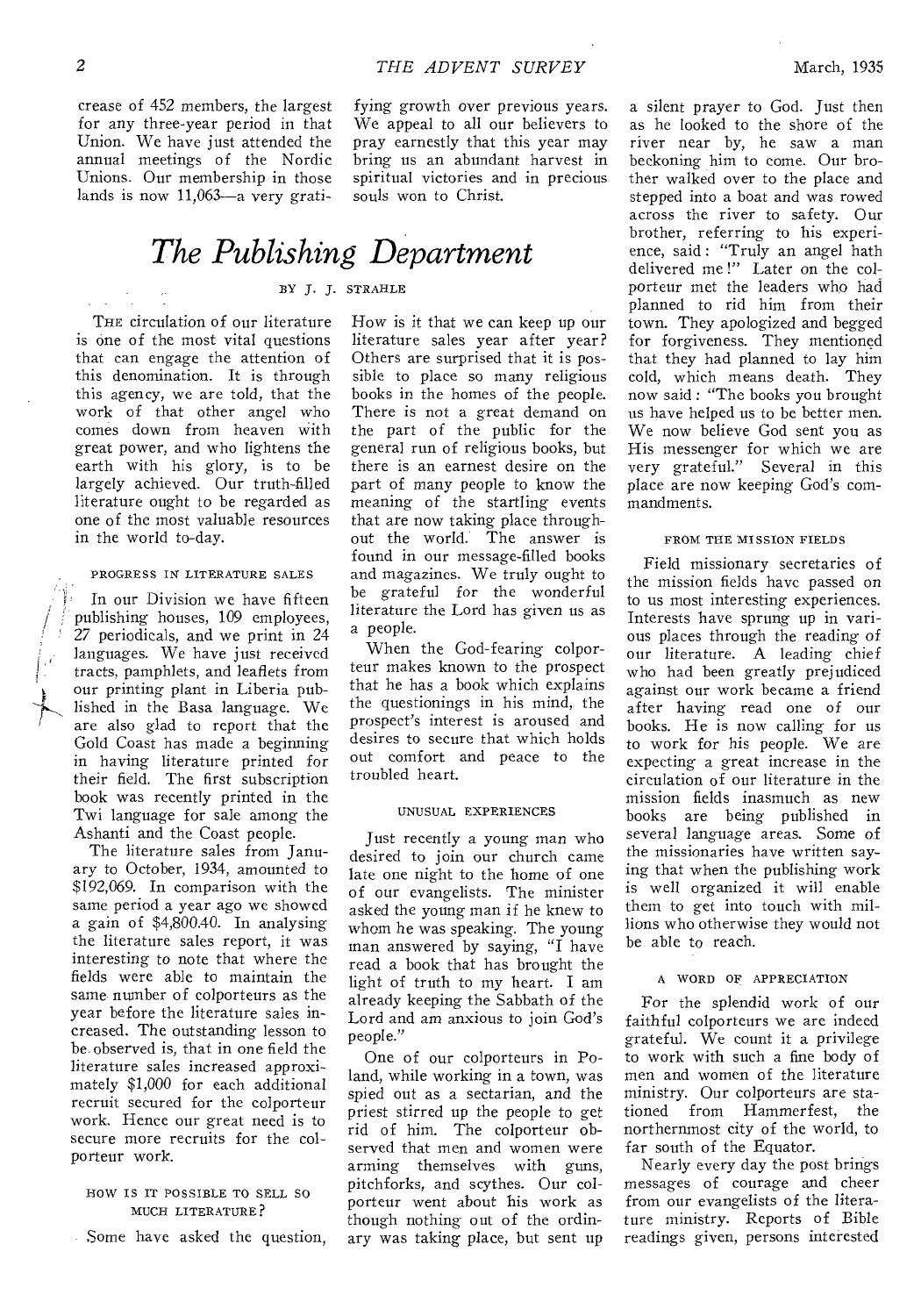in the truth, others ready for baptism. In some instances whole families have been found keeping God's commandments who had never seen a Seventh-Day Adventist. All came about through the sowing of the Word of God by the faithful colporteurs. Into the high-ways and by-ways we see these ambassadors of the King go day by day, braving opposition

and inconvenience, carrying the precious seed. We believe that as a result of our faithful advance guard an indelible record of souls for eternity is being made.

Let us pray that many of the thousands of people who are coming into contact with our colporteurs may see the light of truth in our books and papers, and take their stand for it.

### *Our Work in the British Union*

### BY W. E. READ

WE feel glad in the British Union for the privilege of passing on our greetings to our fellowworkers and believers in all parts of the Northern European Division. The year 1934 has been one of many perplexities, and yet one of many rich blessings. -As we look back over the year, we feel that there is much for which to be grateful to God. We feel grateful for the faithfulness of God's people in their tithes and offerings, and particularly thankful for the number of souls won to this blessed truth.

Our evangelistic efforts during last year were well attended and the results to date are very encouraging indeed. The final figures have not yet been made up, but we are very glad to report that a number of large baptisms have been conducted in different places during the year. The reports for the year 1933 showed the largest number of baptisms in the history of the Union. What the record for 1934 will be we can hardly tell at the time of writing.

During the year we were glad for the privilege of making a further contribution to our missions overseas. Some of our promising young people left for Africa. Brother and Sister M. C. Murdoch and Brother and Sister T. H. Fielding bade good-bye to the home shores toward the close of the year and set their faces toward Africa's great need. We pray that God's richest blessing may be with them and use them mightily in the winning of souls in the great dark continent. Our Harvest Ingathering work has been very encouraging. Our people have worked with

great determination, and, notwithstanding the many economic problems, have, by prayer and persistence, brought in a larger amount in the- Ingathering work this year than ever before. It looks as though our final figures will be in the neighbourhood of \$46,000. For this achievement we feel deeply grateful to God.

The economic situation in the country has brought increasing perplexities to our institutional activities. It is a problem in these times to know how to pilot our institutions, especially when one thinks of the peculiar situation in the commercial world. The Lord has blessed us, however, but there have been some anxious times. Both our sanitarium and our food factory have weathered the storm, even though they have been buffeted considerably on the high seas of commercial endeavour.

Our publishing work is moving along encouragingly, although the sales of our colporteurs are slightly below what they were the previous year. We were very glad that our student colporteurs during the summer earned so many scholarships. We had a larger number in 1934 than we have had for many years, and this has proved a real blessing to our educational work.

The school at Newbold has an excellent enrolment this year ; and the reports which have just come to hand for the first term indicate that they have had one of the best terms in the history of our educational work in the field. Considerable study has been given of late to developing the industrial features of our school work so as

to provide more labour for our young people who find it impossible to bring full fees to the college. The agricultural work at the college is now well under way and we are hopeful for encouraging results in this line of our industrial endeavour. Following the example of our brethren at the Swedish school, we established a leather bag industry last year. These bags are made from scrap leather, and the work done during the first term of the school year has proved very encouraging. Nine of our young people are being cared for in this way at the present time.

During last year we had two church properties come into our hands in a rather remarkable way. While it meant a good deal of effort and sacrifice on the part of the new believers who accepted the truth, yet, in the main, the wherewithal to purchase the buildings was the gift of one individual. He has also accepted the message and to-day is rejoicing with his family in this blessed message. We feel very grateful for these two properties which are now silent witnesses to the truth of the third angel's message.

During the early part of the new year we expect to organize three or four new churches, and we hope that during the year other companies will take on the full responsibilities of church organization.

We face the year 1935 with courage and confidence in God. We feel particularly encouraged because of the counsel given in the *Testimonies* concerning the work in the British Isles. During the years a number of Testimonies were given concerning the work' in the British Union.

There is a great work to be done in England. The light radiating from London should beam forth in clear, distinct rays to regions beyond.— $Vol$ . *6, page 25.* 

We read, however; that the work in these countries

might now be much farther advanced in these countries than it is if our brethren, at the beginning of the work there, had not tried to work in so cheap a way. If they had hired good halls, and carried forward the work as though we had great truths,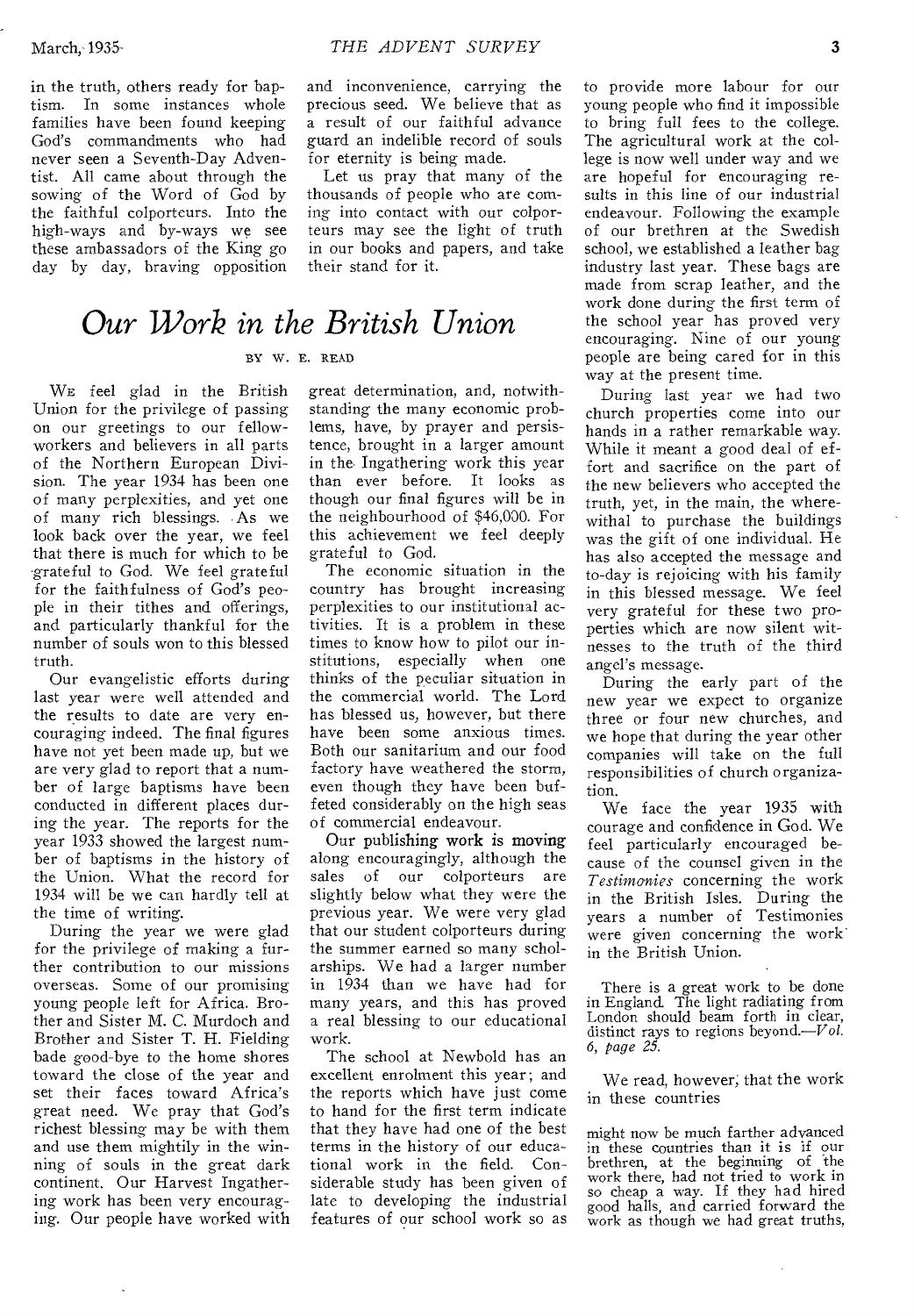which would surely be victorious, they would have had greater success. *—"Gospel Workers," page 462.* 

How we wish we could follow this counsel to-day ! But we have come to a time when funds are short, when appropriations are dwindling, and when it seems increasingly difficult to take the large halls, in London especially, and herald forth the blessed news of a soon-coming Saviour. London

with its teeming millions has relatively few workers. London has a population equalling that of several of the smaller European countries put together, and yet how meagre its facilities. May God help us to catch the vision, not only of the possibilities, but of the responsibilities which rest upon us as workers in this Advent message to herald the glad tidings to the millions who are yet in darkness.

## *The West Nordic Union*

### By T,. MUDERSPACH

WITH twenty-three ordained, fourteen licenced minister s, twenty-one other workers, together with the help of the churches, we have baptized and accepted by vote 548 members during this year. This is 127 more than for last year.

The field has enjoyed a net gain of 306. Our 129 churches have a membership of 6,473, with 171 Sabbath-schools and 5,816 members. We also have forty-nine Missionary Volunteer societies with 1,937 members. During the year we have had an average of fifty-nine colporteurs who have sold literature to the value of Kr.259,852, which *is* a small gain over the previous year. The depression is yet keenly felt over these northern countries and the colporteurs have a difficult time.

In our training schools we have 124 students. Our schools are making steady progress. The Norwegian school at Onsrud has a marked increase in enrolment. Every room is filled and they have had to put four students in the guest room. It will be necessary to erect a small dormitory in the very near future. The school has carried out extensive repairs and alterations on the barns and other buildings, which have greatly improved the appearance and service of the institution.

The Danish school has been improved by the addition of a large lecture and gymnasium hall in which the Division Summer Council was held last summer. The basement of this building provides storing accommodation for the gardening department. The school

work itself is going along nicely. Nine students took the "Praeliminaereksamen" at the university in Copenhagen and passed with good grades. From a spiritual standpoint, too, the school is making good progress. During the school year twelve were converted and baptized.

Our nine church schools have an enrolment of 250 pupils. During the past year we have printed a book, *God's Great Plan,* which is being used in the advance classes of the church schools and is greatly appreciated by the teachers.

Our health work is also progressing and continues to be a strong feature of our work. The new surgical department at the Skodsborg Sanitarium is filled with patients. Heavy repairs and alterations have been carried out in the Copenhagen Clinic, which is now operating at full capacity, including a vegetarian restaurant, which is the first of its kind the denomination has operated in Denmark.

The tithe income has decreased some few hundred kroner, while the offerings are about the same as for 1933.

Last year we reported that the brethren from Faroe Islands had brought literature to Greenland. I am pleased to be able to report that these same brethren have done a good work on the west coast of Greenland also this year. They have taken literature to the important cities on the west coast of Greenland and sent a box containing papers and tracts to "Sukkertoppen" where 800 people are living. A man by the name of Pavia

in Faeringahavn is our best helper. His brother owns a passenger and freight boat which plies along the coast line and he distributes our literature wherever he goes. Most of the Eskimos understand and read Danish, but some articles from our papers have been translated into the Eskimo language and are being used in young people's societies and other places. The literature distributed includes a wide range of publications. Mr. Pavia promised to translate some of these in the Eskimo language.

One of our brethren from the Faroe Islands has a large fishing boat with a crew of thirty-two men, nine of whom are Seventh-Day Adventists. They have their regular Sabbath-school on board, and this summer two others of the crew have accepted the truth and are ready to be baptized. We now have about forty members on the Faroe Islands, eight having been baptized during the past summer. They greatly need a church building and have Kr.2,000 in the building fund for this purpose.

We have also good news from another outpost of our Union territory, the Svalbard or Spitzbergen Island. This island lies far north or Norway. Some years ago a man, in making a journey to the west coast of Norway, saw our paper *Tidens Tale.* He wrote to our office in Oslo to receive more literature of that kind, and the home missionary society sent him the paper for a year. The following year he subscribed to the paper and since then *Tidens Tale* has been a regular messenger to that part of the world. Some months ago this man ordered the paper sent to three other families for whom he wanted to do missionary work and enclosed the subscription price to the end of 1935. He also sent Kr.50 for the Harvest Ingathering, thus showing his interest in the missions. Brother Landeng, one of our colporteurs, visited him this summer and sold him a copy of *Great Controversy.* 

"No aim is too high, no task too great, no sin too strong, no trial too hard, for those who patiently and humbly rest upon God's grace : who wait on Him that He may renew their strength."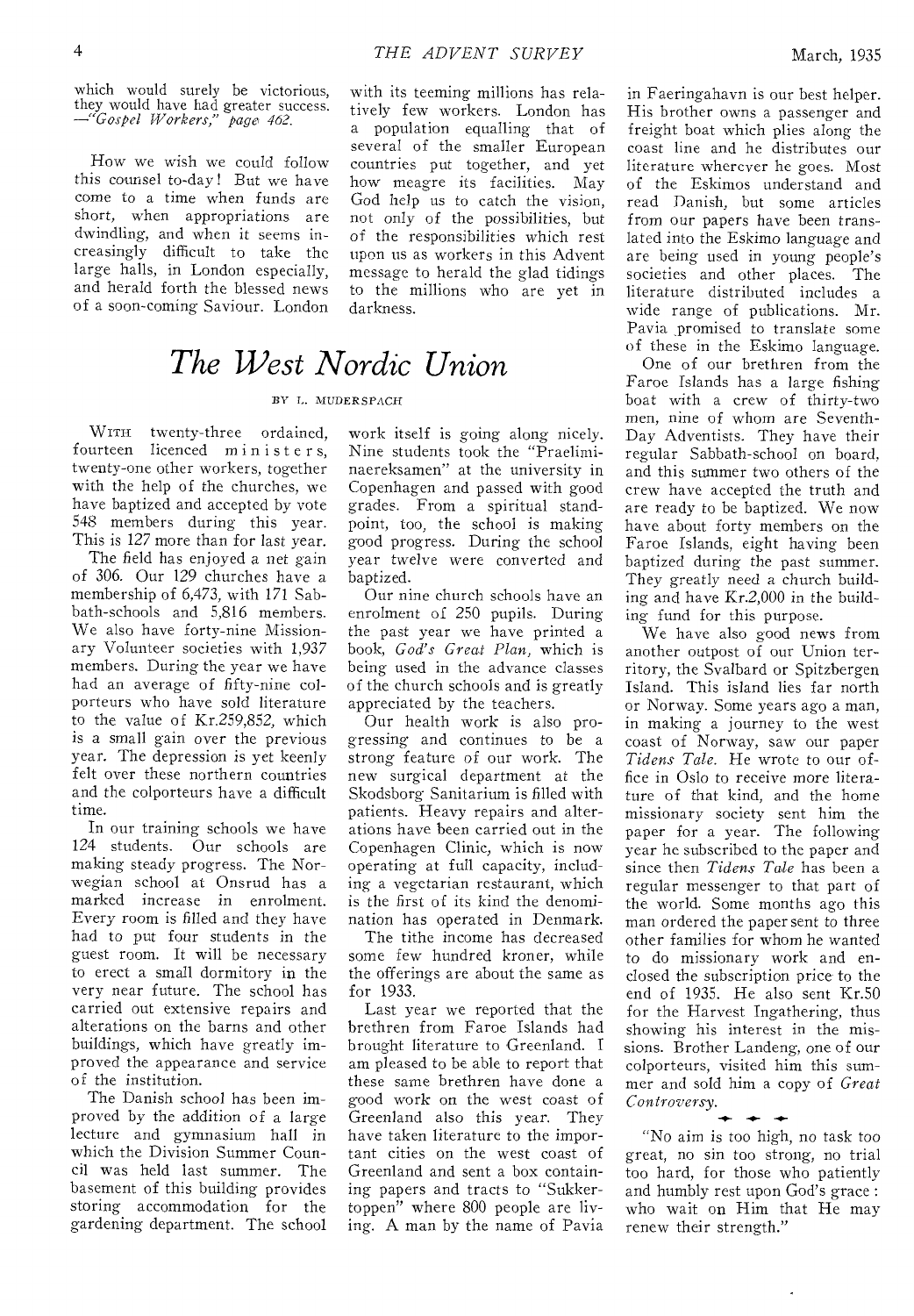



*Front of Adventist chapel and conference head-quarters, Mitau, Kurland. The new venture in church architecture has earned the commendation of the Latvian government.* 

WHEN the new year began in 1934 there were some very dark clouds hanging over the work in some parts of the Baltic Union. Lithuania seemed to be hardest hit. The president of the Mission and the leading evangelist were expelled from the country. This heavy loss could not be made good immediately, and it took more than six months to get the work reorganized and in running order. At the close of the year the outlook for our work in Lithuania is much improved. Two young Bibleworkers, both Lithuanian citizens, were employed during the last half of the year, thus bringing the working force up to seven again. At present each worker is conducting one or more series of public lectures which give promise of good results. There are more than ten public evangelistic efforts in progress in Lithuania this winter, something that has not been in that country before.

We are experiencing some unusual things in Lithuania this year. There have been two definite cases

# *Providences in the Baltic Union*

### BY H. L. RUDY

of divine healing. The first man healed was a business man in Memel. He has since been baptized and together with him one of his near kin, an influential lady. The other man was healed just a few weeks ago also in the Memel territory. I had the opportunity of visiting this man on the way to the winter council in Posen and became a witness to a remarkable case of divine intervention. The result of this experience is that the man, who is a boat-builder, is preparing to keep the Sabbath, and his wife, who was very bitter against the Adventists, is becoming very favourable. The whole community is stirred and new interests for the truth are developing. In this same community one of our

evangelists, W. Wachhaus, is having an unusually large attendance at his lectures. We surely expect that the Lord will care for these large interests.

In the Roman Catholic part of Lithuania one of our evangelists who was recently transferred to an unentered city, Panevezys, found it very difficult to start his public meetings. The city authorities had never heard of Seventh-Day Adventists. After a special petition to the Ministry of Interior at Kaunas, three lectures were permitted to be held. After the three lectures the interest had grown so great that the Catholic papers became all stirred up. Among other things it was stated that a prophet had come to the city, that he had already organized an "Adventist Club," which was being regularly frequented by parents with their children. When further lectures were sanctioned by the authorities, the chief of police said: "The whole city is stirred up over Adventism. Why don't you rent a larger hall so that

you can accommodate all the people?" The last report is that the hall has to be watched day and night in order to keep order. The evangelist has sixty 'families interested in the truth, with whom he is holding Bible studies in the homes. We have given him a Bible-worker to help care for the interest. Perhaps the time has come for this dark Roman Catholic section of the Lord's vineyard to hear the third angel's message.

Turning our attention to Estonia, the smallest in point of population of the three countries comprising the Baltic Union, we find a different picture. There we have a church membership of 1,893, the largest constituency in the Union, yet with a very limited force of workers. At the beginning of the year two of the four active ministers were laid up with serious illness, leaving the conference president with only one active minister to care for the thirty-seven churches. The only evangelist there was in the field had a nervous breakdown, and has now been dropped from the work entirely because of the illness. There were only three Bible-workers in that whole field at the beginning of the year. The tithe, too, was down, and it seemed as if the work in Estonia must suffer. However, at our last annual meeting at Parnau, we launched out by faith and employed six young workers in addition to the existing working force. Nearly all these young workers are graduates from our missionary seminary near Riga. We are happy to report that the young Bible-workers are having success in the Lord's work. The future is much brighter as we begin the year 1935. Brother Mägi, whose illness kept him out of the active work over a year, is now back in harness again, and the Lord is blessing him healthwise and with a large public interest in the truth.

The outstanding feature of the work in Estonia is the large number of youth in the church. The Estonian young people are a great blessing to this Advent movement.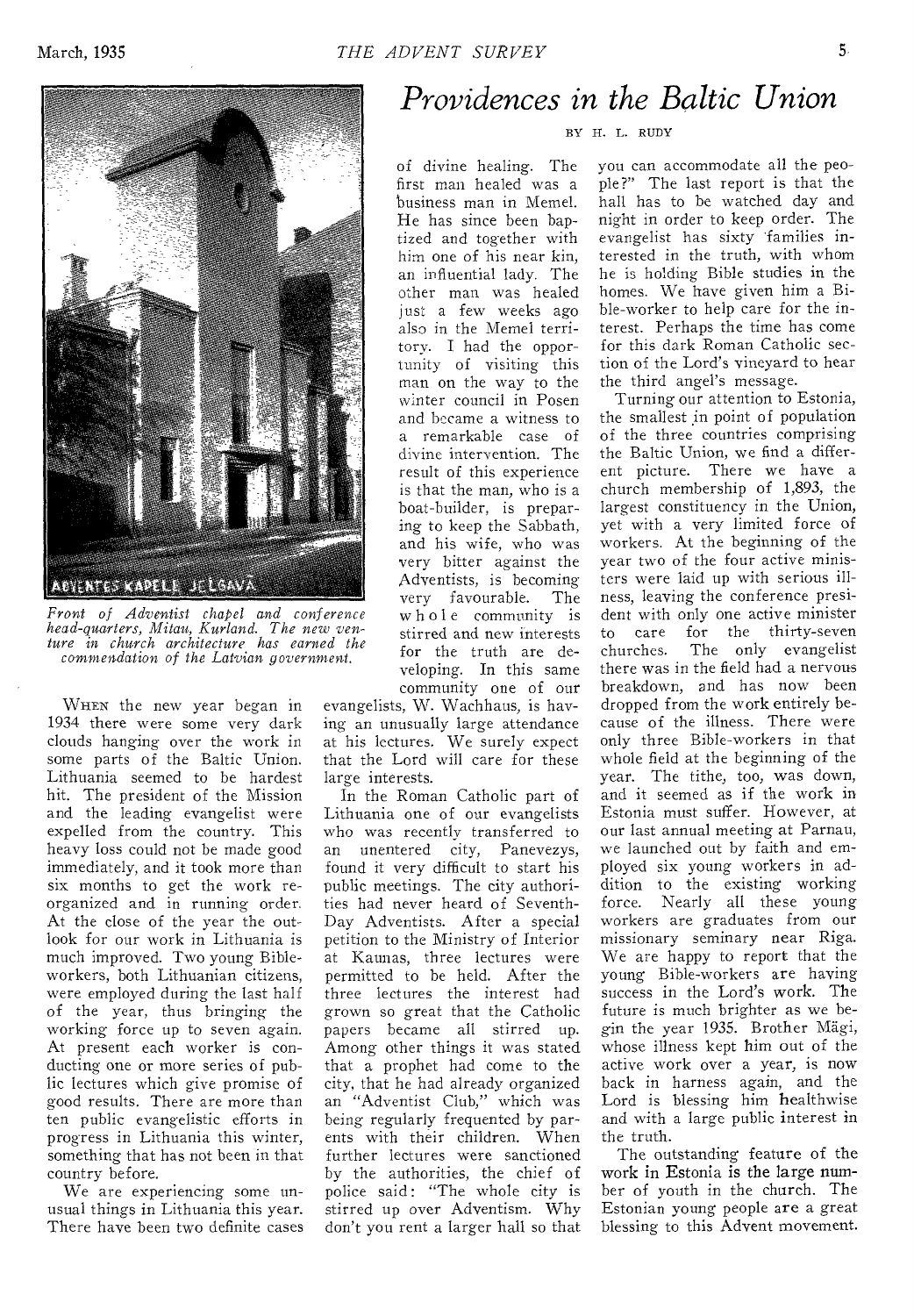| March, | 1935 |
|--------|------|
|--------|------|

| Name of Conference<br>or Mission                                                                                                                                                                                  | Churches<br>g.<br>Z                        | and<br>ote<br>Baptism<br>Vote                  | Apostasy                                          | Death                                                  | ain<br>٥<br>Net                                       | ain<br>Present<br>Membersh                                | stic<br>œ<br>rangelis<br>Worker<br>ω                                | olporte<br>Ö                                                    | ath.<br>Sabba<br>chool<br>$\circ$<br>z   | Membership                                                     | Average<br>Attendance                                        |              | Tithe                                                                   | capita<br>per<br>Tithe                                   | Sabbath-School<br>Offerings                                            | Weekly<br>Offerings                   |
|-------------------------------------------------------------------------------------------------------------------------------------------------------------------------------------------------------------------|--------------------------------------------|------------------------------------------------|---------------------------------------------------|--------------------------------------------------------|-------------------------------------------------------|-----------------------------------------------------------|---------------------------------------------------------------------|-----------------------------------------------------------------|------------------------------------------|----------------------------------------------------------------|--------------------------------------------------------------|--------------|-------------------------------------------------------------------------|----------------------------------------------------------|------------------------------------------------------------------------|---------------------------------------|
|                                                                                                                                                                                                                   | 2                                          | 3                                              | 4                                                 | 5                                                      | 6                                                     | $\mathbf{7}$                                              | 8                                                                   | 9                                                               | 10                                       | 11                                                             | 12                                                           |              | 13                                                                      | 14                                                       | 15                                                                     | 16                                    |
| N. E. Division<br>Baltic Union<br>British<br><br><b>E.Nordic</b><br><br>Polish<br><br>W.Nordic"<br>                                                                                                               | $\ddotsc$<br>113<br>75<br>94<br>149<br>129 | $\cdots$<br>78<br>182<br>14<br>45<br>53        | $\cdots$<br>52<br>58<br>28<br>37<br>41            | $\cdots$<br>18<br>18<br>26<br>13<br>31                 | <br>9<br>109<br>$-37$<br>$-5$<br>$-18$                | <br>5.267<br>5,195<br>4,600<br>3,100<br>6,473             | 14<br>59<br>103<br>69<br>58<br>52                                   | $\cdots$<br>45<br>64<br>54<br>45<br>58                          | <br>146<br>146<br>174<br>179<br>171      | <br>5,618<br>5,335<br>4.114<br>3,590<br>5,740                  | <br>4,204<br>4,024<br>3,272<br>2,428<br>4,450                | я            | .<br>9.801.90<br>34,459.50<br>12,275.30<br>3,595.50<br>23,218.40        | <br>0.14<br>0.52<br>0.20<br>0.09<br>0.28                 | <br>1,582.82<br>5,670.58<br>2,833.55<br>929.00<br>4,610.71             | <br><br><br>5.35<br><br>7.01          |
| Union Tls. 4th Qtr. 1934 560<br>E. Afr'n Union Miss. 6<br>Ethiopian<br>66<br>Gold Coast"<br>44<br>$\overline{14}$<br>Nigerian<br>9<br>٠.<br>10<br>Sierra Leone<br>44<br>11<br>Upper Nile<br>French Equa. Misn. 12 | 28<br>6<br>4<br>4<br>3<br>$\cdots$         | 372<br>475<br><br>3<br>26<br><br>6<br>$\cdots$ | 216<br>103<br>7<br>22<br><br>$\cdots$<br>$\cdots$ | 106<br>6<br>$\cdots$<br>10<br><br>$\cdots$<br>$\cdots$ | 58<br>391<br>-12<br>$-4$<br>$-2$<br>$\cdots$<br>6<br> | 24,635<br>3,591<br>315<br>552<br>1,387<br>485<br>140<br>6 | 355<br>16<br>14<br>$\boldsymbol{2}$<br>16<br>6<br>9<br>$\mathbf{2}$ | 266<br><br>$\cdots$<br><br>$\cdots$<br><br>$\cdots$<br>$\cdots$ | 816<br>140<br>10<br>41<br>92<br>23<br>21 | 24,397<br>6,315<br>365<br>2,278<br>6.746<br>1.091<br>341<br>19 | 18,378<br>6.493<br>359<br>1,649<br>5,926<br>673<br>297<br>39 | s<br>\$<br>8 | 83,350.60<br>797.50<br><br>346.00<br>667.20<br>28330<br>191.80<br>61.90 | 0.26<br>0.02<br><br>0.05<br>0.04<br>0.04<br>0.11<br>0.79 | 15,626.66<br>484.76<br><br>164.32<br>279.74<br>85,51<br>57.28<br>20,78 | 12.36<br><br>N O<br><br><br><br>.<br> |
| Mis's Tls. 3rd Qtr 1934<br>Grand Tis. 4th Qtr 1934                                                                                                                                                                | 52<br>612                                  | 510<br>882                                     | 136<br>352                                        | 23<br>129                                              | 379<br>437                                            | 6,476<br>31.111                                           | 65<br>420                                                           | <br>266                                                         | 328<br>1,144                             | 17,155<br>41,552                                               | 15,436<br>33,814                                             | s<br>s       | 2.347.70<br>85.698.30                                                   | 0.03<br>0.21                                             | 1,092 39<br>16,719,05                                                  | <br>12.36                             |

Report of the Northern European Division

We have spent much time studying their problems with them. They love this message and are willing to make great sacrifices for the truth's sake. They are approaching us with the very natural request, that we establish a training school for the youth in Estonia. We are giving a willing ear to this call, and if present plans carry, the Estonian young people will have their school within two years.

Latvia, the residential country of the Baltic Union, has great progress to report for the year 1934. Space will permit only the bare<br>mention of the outstanding features of progress. By far the greatest single advance to be recorded in the work in Latvia is the erection of our beautiful chapel and conference head-quarters in Jelgava, the centre of the Kurland Conference. This building has cost the cause in Latvia over Lats 50,-000. The total sum has been raised without a special appropriation from outside the Union. It was a great joy to our believers in Kurland, and to the city of Jelgava, who sent their mayor to attend the dedicatory service, to welcome such a lovely building as a house of Christian worship. The mayor also addressed the meeting and expressed the hope that now, since the church has such a fine place of worship, they would be even more active in missionary work than heretofore.

The other outstanding advance of our work in Latvia is to be re-

corded in Latgalia, the eastern and largely Greek Catholic territory in Latvia. Two new counties in that territory have been entered with the Advent message this year. In the county of Ludza we had the unusual experience of a Jew building us a house of worship. All we needed to pay him was one year's rent in advance. He feels that we are good renters. One of our graduates, a Russian Bible-worker, is preaching to a large interested crowd of listeners in both the Russian and Latvian languages. At Balvi, the chief city of the other county, a business man, who was building a house in the centre of the city, agreed to make a chapel out of one of the dwellings he had planned. This has turned out to be a most suitable meeting hall. Brother Oltin, who has had much experience among Catholics in Lithuania, is conducting the first series of lectures in that city. The attendance is excellent. Many men, landowners, attend the meetings. It is our hope to raise up a church in that large and fruitful district.

The year 1935 is to be one of great advance in evangelism in the Baltic Union. All forces are at<br>work. We are favoured with good stable governments in each country and with the blessing of God we hope to gather in a large harvest of souls. Our tithes and offerings have held up without decrease in 1934, as compared with a decrease in 1933 of ten per cent.

This is a remarkable fact in agricultural countries like the Baltic states, where the prices of farm products have fallen as much as 400 per cent in one year. We have a very loyal company of believers. They understand what sacrifice means. They literally toil during the great missions campaigns such as Harvest Ingathering and Big Week.

During the past two years we have given much attention to the welfare work. A recent report in the SURVEY by Brother Linde, the president of the Livonia Conference, clearly indicated the direction in which we are working along welfare lines. Other parts of the Union are rapidly following along, too. Our Ingathering journals helped us greatly, and we are definitely engaged in large things along welfare lines in all parts of the Union this winter. This work has won the undivided confidence of cur believers.

The educational work is making good progress in our field. The enrolment at our seminary stood at sixty-three when school opened last fall. Several very large improvements have been made at the school during the past year, such as two new hot-houses for the garden, and a central heating system in the principal building. It has been exceedingly difficult to make all these investments without outside help, yet we are glad that we were able to provide for our needs as well as we have.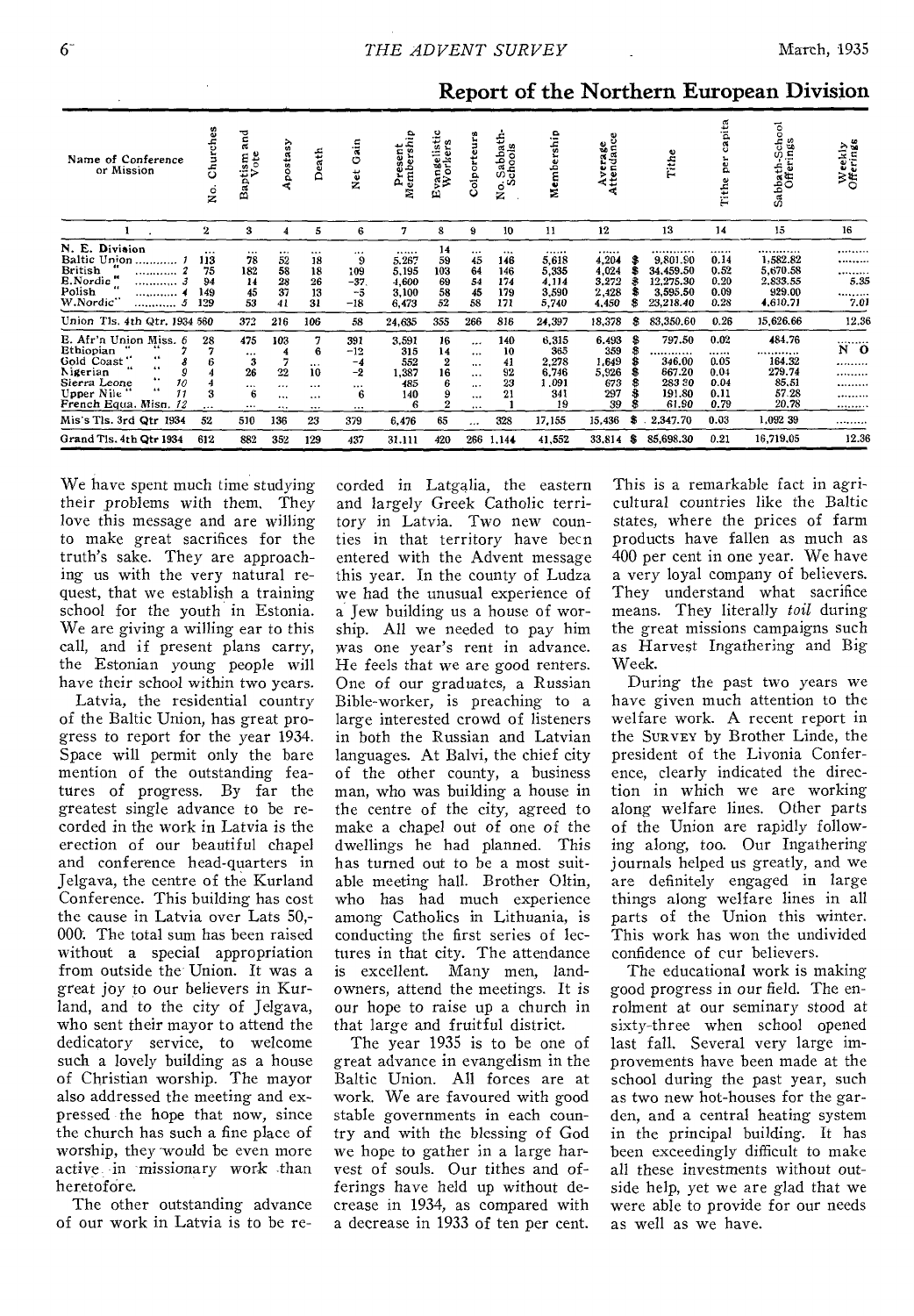| Harvest<br>Ingathering                                         | Annual<br>Offering                                                           | Miscellaneous<br>Offerings          | Week of<br>Sacrifice                          | Young People's<br>Offerings                   | Week<br>$\overline{\mathbf{B}}$        | Offerings<br>Total                                              | Offerings<br>capita<br>ber <sup>1</sup><br>Total | $\frac{64}{10}$<br>Percentage<br>Offerings<br>Tithe   | Total Contribu-<br>tions for Home<br>Missionary<br>Work | Total Contribu-<br>tions for Local<br>Church Work          | Sales<br>Colporteur                                            |                                      |
|----------------------------------------------------------------|------------------------------------------------------------------------------|-------------------------------------|-----------------------------------------------|-----------------------------------------------|----------------------------------------|-----------------------------------------------------------------|--------------------------------------------------|-------------------------------------------------------|---------------------------------------------------------|------------------------------------------------------------|----------------------------------------------------------------|--------------------------------------|
| 17                                                             | 18                                                                           | 19                                  | 20                                            | 21                                            | ${\bf 22}$                             | 23                                                              | 24                                               | 25                                                    | 26                                                      | 27                                                         | $\frac{28}{2}$                                                 |                                      |
| <br>7,076.59<br>17.295.97<br>4.715.84<br>1,127.12<br>10,914.00 | <br>1,630.60<br>3,351.15<br>2,249.31<br>538.26<br>5,367.19                   | <br><br>498.45<br>32.20<br>1.17<br> | <br>106.09<br>382.32<br>9.61<br>.73<br>58.88  | <br>25.75<br>206.49<br>4.22<br>16.54<br>36.08 | <br>5.04<br>6.50<br>9.50<br>.<br>35.43 | <br>10,426.89<br>27.411.46<br>9.859.58<br>2,612.82<br>21,029.30 | <br>0.15<br>0.41<br>0.16<br>0.06<br>0.25         | .<br>106.4<br>79.5<br>80.3<br>72.7<br>90.6            | <br>139.90<br>231.43<br>1,757.84<br>41.17<br>244.80     | <br>1,331,85<br>4,353.76<br>1,453.65<br>195.43<br>2.526.75 | <br>3,892.57<br>26,049.60<br>6.910.81<br>1,373.01<br>16,488.94 | 2<br>3<br>5                          |
| 41,129.52                                                      | 13,136.51                                                                    | 531.82                              | 557.63                                        | 289.08                                        | 56.47                                  | 71.340.05                                                       | 0.22                                             | 85.6                                                  | 2,415.14                                                | 9.861.44                                                   | 54,714.93                                                      |                                      |
| $^{150.58}_{\bf R}$ E<br>134.68<br>44.46<br>27.11<br>3.67<br>  | 359.59<br>$\mathbf{p}$<br>0.<br>$\mathbf R$<br>*********<br>0.85<br><br><br> | <br>s<br><br><br><br><br>*********  | 19.72<br><br>17.05<br>193.38<br>49.47<br><br> | <br><br><br><br><br><br>                      | <br><br><br>7.08<br>11.20<br><br>      | 1,014.65<br><br>316.05<br>525.51<br>173.29<br>60.95<br>20.78    | 0.02<br><br>0.04<br>0.03<br>0.03<br>0.03<br>0.27 | 127.2<br><br>91.3<br>78.8<br>61.2<br>$31 - 8$<br>33.6 | *********<br><br><br><br><br><br>                       | .<br><br><br><br><br><br>                                  | 189.68<br><br>258.45<br>412.95<br><br>56.00<br>                | 6<br>9<br>10<br>$\mathfrak{p}$<br>12 |
| 360.50                                                         | 360.44                                                                       |                                     | 279.62                                        |                                               | 18.28                                  | 2,111.23                                                        | 0.03                                             | 89.9                                                  |                                                         |                                                            | 917.08                                                         |                                      |
| 41.490.02                                                      | 13,496.95                                                                    | 531.82                              | 837.25                                        | 289.08                                        | 74.75                                  | 73,451,28                                                       | 0.18                                             | 85.7                                                  | 2,415.14                                                | 9,861.44                                                   | 55,632.01                                                      |                                      |

### for Quarter Ended December 31, 1934

The literature ministry has brought great joy to the work during 1934. The sales have greatly<br>increased in both Estonia and Latvia. We have had to increase the monthly issue of our missionary paper in Latvia from 12,000 to 15,000 copies. Two special issues

of this journal, one on Mother's Day and the other for Welfare, reached a circulation of 17,000 each. The increase in sales has been especially good in Estonia, due to a new and better book and a definite improvement in the appearance of the journal.

# Our Work in Poland

### BY T. T. BABIENCO

In this great country with more than thirty-two and a half million people, and with very strong Roman Catholic organization, the last warning message is being sounded in four different languages: Polish, Russian, Ukrainian, and German. These four languages are also represented in our church membership of 3,110, our fifty-seven workers, and in the good literature being distributed.

The year 1934 was a very hard one. The world crisis did not fail to make itself felt in Poland and thus make life very hard for the people. Notwithstanding this the work of God has gone forward. Our workers, colporteurs, and churchmembers have done a noble work and have gathered into the fold 240 dear souls. The enemy of the children of God, however, has neither slumbered nor slept. Indeed, he has been much alert, laying plans to hinder the progress of God's work. The agency employed, now gone to pieces, was like a

whirlwind blowing dust in the eyes of many for a moment, but the churches were shaken of the dust and are now watching and working very eagerly. They have seen the danger of being careless in the things of God, and I believe a new day has dawned for our work in Poland, and we expect great things from God.

We are happy to say that all our churches have done good work this past year in helping to gather in funds for missions, and we have a large programme for the coming year. All our churches are of good courage and there is a splendid spirit now being manifested throughout the Union.

### Of Interest to Church Officers

ELDERS, Sabbath-school superintendents, deacons, and deaconesses have responsibilities of a very important character. While their

work on behalf of the church occupies only a portion of their time, it is, in its way, just as sacred as that of the worker who gives all his time to spiritual things. An efficient church officer can do much to lighten the cares of his pastor. Efficiency in an officer of the church is largely a matter of supervised study of the problems involved, and systematic training. The Home Study Institute is offering a series of valuable lessons for church and Sabbath-school officers which are replete with timely instruction. Busy men can usually cover the work of the course in about six months; but the Institute allows them a full year. The cost for tuition and books is very reasonable. The course is highly recommended by our leaders, and is giving excellent satisfaction to the growing numbers of church officers who are taking it. For full particulars concerning this and many other interesting courses carrying full school credit that you can take in your own home,<br>address THE HOME STUDY INSTI-TUTE, Takoma Park, Washington,  $D.C.$